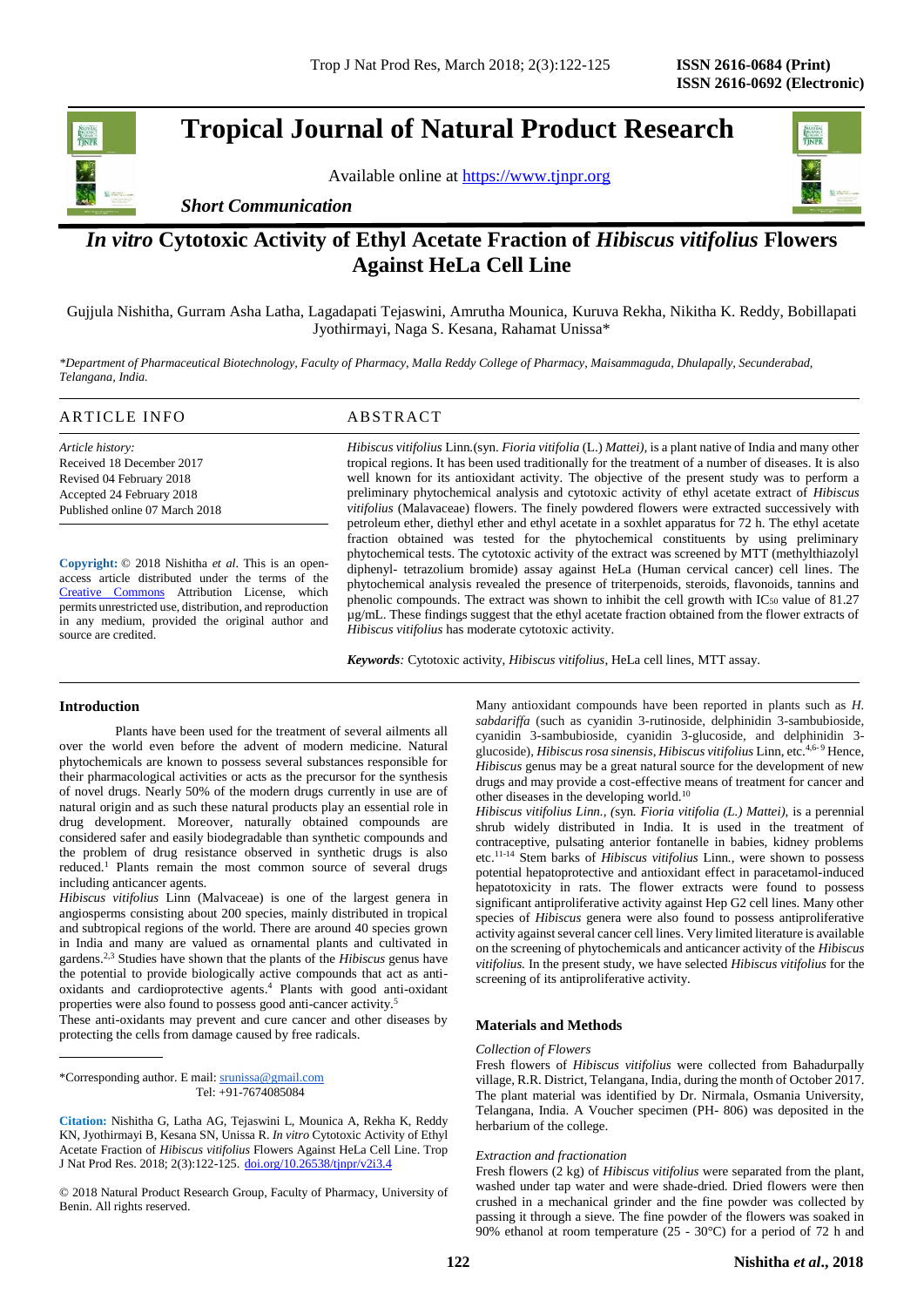filtered. The resultant extract was further fractionated with petroleum ether, diethyl ether and ethyl acetate. Ethyl acetate fraction on concentration under reduced pressure yielded a dry powder which was dissolved in DMSO to get various concentrations which were used for further study.

#### *Preliminary phytochemical screening*

A small portion of the ethyl acetate extract was used for the phytochemical tests for carbohydrates, tannins, alkaloids, flavonoids, steroids, saponins and coumarins. 15-20

# *In vitro evaluation of anticancer activity by MTT assay Cell culture*

The human cervical adenocarcinoma cell line (HeLa) was provided by Tata Memorial Research Centre, India and was grown in Eagles Minimum Essential Medium (EMEM) which contained 10% fetal bovine serum (FBS). All cells were maintained at 37°C, 100% relative humidity, 5%  $CO<sub>2</sub>$ , 95%  $O<sub>2</sub>$  and the culture medium was changed twice a week.

#### *Cell treatment*

The monolayer cells were detached and single cell suspensions were made using trypsin-ethylenediaminetetra acetic acid (EDTA). A hemocytometer was used to count the viable cells and the cell suspension was diluted with a medium containing 5% FBS in order to obtain a final density of 1 x 10<sup>5</sup> cells/mL. A 96-well plates at plating density of 10,000 cells/well were seeded with 100 µL per well of cell suspension and incubated for cell attachment at 37°C, 5% CO2, 95% O<sup>2</sup> and 100% relative humidity. The cells were treated with serial concentrations of the test samples after 24 h. Serial dilution method was used for preparing test samples of different concentrations. Cells were initially dissolved in dimethylsulfoxide (DMSO) and further diluted with a serum-free medium to obtain twice the desired final maximum test concentration. The required final sample concentrations of 1.953, 3.906, 7.812, 15.625, 31.25, 62.5, 125 and 250 µg/mL were obtained by adding aliquots of 100 µL of the different sample dilutions to the appropriate wells already containing 100 µL of medium. After addition of the sample, the plates were incubated for an additional

48 h at 37°C, 5% CO2, 95% O<sup>2</sup> and 100% relative humidity. The medium without samples served as control and triplicate were maintained for all concentrations. 5-Fluorouracil (150 µg/mL) was used as a positive control. After 48 h of incubation, to each well was added 15  $\mu$ L of MTT (5 mg/mL) in phosphate buffered saline (PBS) was and incubated at 37°C for 4 h. The medium with MTT was aspirated and the formed formazan crystals were solubilized in 100 µL of DMSO. Using a micro plate reader, the absorbance was measured at 570 nm.<sup>20</sup>

The percentage cell inhibition was determined using the following formula.

% Cell Viability = 
$$
\frac{[(0. D. of control - 0. D. of test compound)]}{0. D. of control} \times 100
$$

The IC<sup>50</sup> is half the maximal inhibitory concentration of the toxic compound.

### *Statistical analysis*

The absorbance values were denoted as mean  $\pm$  SEM. IC<sub>50</sub> was determined using Microsoft excel sheet.

# **Results and Discussion**

Continuous hot percolation of the powdered flower material with petroleum ether, diethyl ether and ethyl acetate yielded 30.92 g, 19.64 g, 26.46 g and 118.50 g of the respective extracts in a semisolid consistency. In recent years, attention has been focused on the antioxidant and anticancer properties of plant-derived dietary constituents of food. <sup>21</sup> Our preliminary phytochemical screening for *H. vitifolius* flowers (Table 1) revealed the presence of triterpenoids, steroids, flavonoids, tannins and phenolic compounds while carbohydrates, proteins, amino acids, alkaloids, cardiac glycosides, anthraquinone glycosides, saponin glycosides, fixed oils and fats were absent. This was in agreement with previously reported work of Nimila *et al* where the stems of *H. vitifolius* contained proteins, amino acids, fixed oils and fats in the petroleum ether extract. Alkaloids were absent in all the methanol, petroleum ether and ethyl acetate extracts of the plant. <sup>22</sup> Studies have shown that the presence of these phytochemical compounds is known to support the bioactivities of medicinal plants<sup>23,24</sup> and thus may be responsible for the possible anticancer activity.

Recently, many reports are available wherein flowers or their extracts have been shown to exhibit rich antioxidant, anticancer and antimicrobial properties.<sup>25-27</sup> The presence of high level of total phenols, flavonoids, and anthocyanins has been reported in different flowers and their extracts, 28-31 thus supporting the results and observations done in the present study.

#### *In vitro anticancer activity*

The results of the MTT assay are presented in Figure 1. The data obtained in the present study revealed that the number of HeLa cells in the negative control wells (without extract) increased from  $2 \times 10^4$  to  $6 \times 10^4$  after 72 h of incubation (Figure 2). In the extract-treated wells, the number of viable cells decreased in a concentration-dependent manner which demonstrated the cytotoxic activity of the plant extract on HeLa cells. It was found that the extract produced 50% of cell death at a concentration of 81.27 μg/mL against cancer cell lines.

In case of HepG2 cell lines, the crude extracts showed moderate to weak cytotoxic activity with IC<sub>50</sub> of 100  $\mu$ g/mL.<sup>32</sup> Though very limited literature is available on the cytotoxic activity of the *H. vitifolius* flowers, other species of the genus (*Hibiscus*) have shown promising cytotoxic activity. Extracts from the calyces of *Hibiscus sabdariffa* L*.* (Malvaceae), were reported to have a variety of pharmacological effects *in vivo* and *in vitro*, including anticancer and antioxidant properties.33-36 There is very important evidence of the anticancer action of *H. rosa sinensis* extract against the tumor promotion stage of cancer development, in mouse skin irradiated with ultraviolet radiation.<sup>37</sup> The crude extract showed the presence of flavonoids, tannins, triterpenes, phenols and steroids. Phenols and polyphenols, flavonoids, tannins, triterpenes have also been reported to possess anticancer activity.<sup>38</sup> Flavonoids have attracted a great deal of attention in relation to their potential beneficial effects on health. <sup>39</sup> The role of the flavonoids in the treatment of various chronic diseases involving oxidative stress (i.e. in cancer) had also been proved.<sup>40</sup> Flavonoids were found to exhibit anticancer activity via modulation of cell cycle arrest at the G1/S phase, down-regulation of anti-apoptotic gene products. <sup>41</sup> According to Gali *et al*, the anticancer effects of methanol extract of *Argemone mexicana* Linn. leaves may be related to their content of flavonoids. <sup>42</sup> According to Pradhan, flavonoids may exert their chemopreventive role in cancer through their effects on signal transduction in cell proliferation and angiogenesis. 43

Furthermore, triterpenes also induce apoptotic response on cancer cells by inhibiting nuclear factor kappa B or by causing cell cycle disruption. Nimila *et al*., in their study showed that the hepatoprotective and antioxidant effect of the ethyl acetate extract (stem barks) of *Hibiscus vitifolius* Linn could be possibly due to the presence of flavonoids.<sup>9</sup> The crude extracts exhibited greater and potential hepatoprotective and antioxidant effect in paracetamol-induced hepatotoxicity in rats.

Thus, the cytotoxic effect of the ethyl acetate extract flowers of *Hibiscus vitifolius linn* could be possibly due to the presence of flavonoids, triterpenoids and phenols.

### **Table 1:** Phytochemical screening of *H. vitifolia*

| Phytochemical                              | Inference |
|--------------------------------------------|-----------|
| Carbohydrates                              |           |
| Proteins and amino acids                   |           |
| Triterpenoids and steroids                 | $^{+}$    |
| Alkaloids                                  |           |
| Cardiac glycosides                         |           |
| Anthraquinone glycosides                   |           |
| Saponin glycosides                         |           |
| Flavonoids                                 | $^{+}$    |
| Tannins and phenolic compounds             | $^{+}$    |
| Fixed oil and fats                         |           |
| t da dinata munggung ng mberta denganing t |           |

+ indicate presence of phytochemical

- Indicate the absence of phytochmical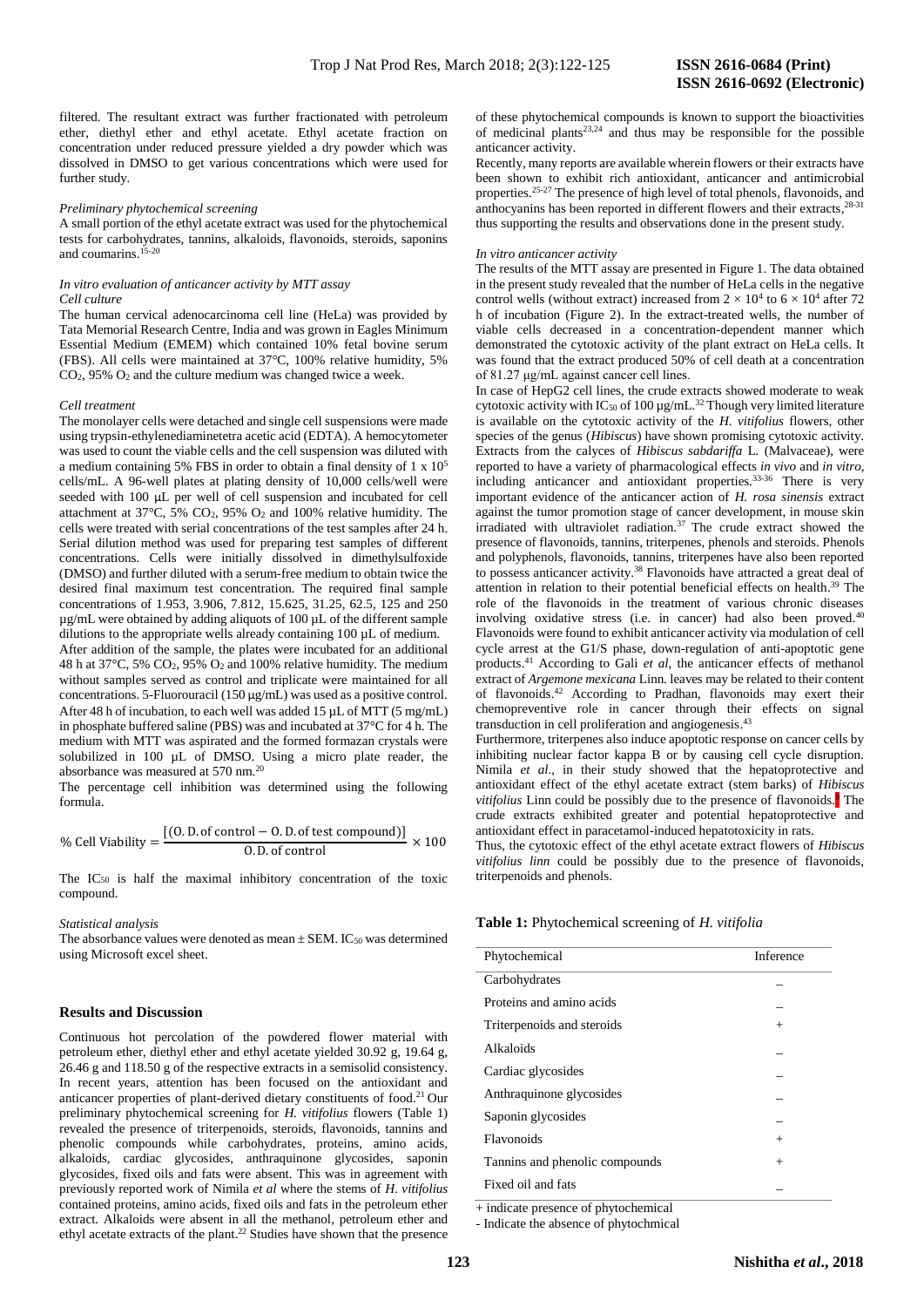

**Figure 1:** Percentage cell viability of HeLa cell line after treatment with the extract by MTT assay. Values are in mean  $\pm$  SEM. 5-Fluorouracil was used as a positive control.



**Figure 2:** HeLa cells lines after 48 h of incubation **A.** Control (overcrowded cells) **B.** Extract-treated cells at 125 µg/mL extract (decrease in the cells density).

# **Conclusion**

From the present study, it was concluded that the ethyl acetate extract of *Hibiscus vitifolius* flowers were active against Human Cervical Cancer Cell Line (HeLa cell lines) which may be due to synergistic effect of the secondary metabolites present in the extract. Further studies are required for isolation of the active principles responsible for its therapeutic activity and clinical study for evaluation of safety and efficacy of the drug.

# **Conflict of interest**

The authors declare no conflict of interest.

## **Authors' Declaration**

The authors hereby declare that the work presented in this article is original and that any liability for claims relating to the content of this article will be borne by them.

# **Acknowledgements**

Authors are thankful to the authorities of Malla Reddy College of Pharmacy, Telangana, India for providing the facilities to carry out this work.

#### **References**

- 1. Chanchal NR and Balasubramaniam A. Pharmacogostic and antimicrobial studies of the leaves of *Tabernaemontana divaricate*.R.br. Pharmacol Online. 2011; 2:1171-1177.
- 2. Ahmeddullah M and Nayar MP. Endemic plants of the Indian region. Botanical Survey of Ind, Calcu, Flora of Ind Series.1986; 1:79.
- 3. Anon. The wealth of India. CSIR, New Delhi. A dictionary of Indian Materials and Industrial products. 1959; 5:75.
- 4. Faten RAG and El-Elaimy IA. *In vitro*, antioxidant and scavenging activities of *Hibiscus rosa sinensis* crude extract. J Appl Pharm Sci. 2012; 02(01):51-58.
- 5. Siva KR, Vishnu PP, Radhika K, Prameela D, Sudhir K. *In vitro* cytotoxic activity of methanol and acetone extracts of *Parthenium hysterophorus* flower on A549 cell lines. Int J Pharm Sci Rev Res. 2011; 10(2):95-99.
- 6. Ekor M, Adesanoye OA, Udo IE, Adegoke OA, Raji J, Farombi EO. *Hibiscus sabdariffa* ethanolic extract protects against dyslipidemia and oxidative stress induced by chronic cholesterol administration in rabbits. Afr J Med Med Sci. 2010; 39:161–170.
- 7. Kambizi L, Bakare-Odunola MT, Oladiji AT, Kola-Mustapha AT, Amusa TO, Atolani O, Njinga NS, Quadri AL. Proteinase inhibition, membrane stabilization, antioxidant and phytochemical evaluations of leaves, seeds and calyces of four selected edible medicinal plants. Cogent Chem. 2017; 3:131- 4064.
- 8. Mak YW, Chuah LO, Ahmad R, Bhat R. Antioxidant and antibacterial activities of hibiscus (*Hibiscus rosa-sinensis* L.) and *Cassia* (*Senna bicapsularis* L.) flower extracts. J King Saud Univ - Sci. 2013; 25(4):275-282.
- 9. Carolin N, Lalitha KG, Sekar V, Sambath Kumar R, Jayaseelan S, Devi P. Hepatoprotective Effect and *In Vivo* Antioxidant Activity of Stem Barks of *Hibiscus vitifolius Linn* against Paracetamol Induced Hepatotoxicity in Rats. Int J Pharm Sci Rev Res. 2016; 41(1):223-228.
- 10. Maganha EG, Da costa HR, Rosa RM, Pegas HOA, Lia de paula RAL, Saffi J. Pharmacological evidences for the extracts and secondary metabolites from plants of the genus *Hibiscus*. Food Chem. 2009; 118:1-10.
- 11. Arnold HJ and Gulumian M. Pharmacopoeia of traditional medicine in Venda. J Ethnopharmacol. 1984; 12:35-74.
- 12. Jain SK. Dictionary of Indian folk medicine and ethnobotany, a reference manual of man plant relationships. Ethnic groups and Ethnobotanists in India: Deep Publications. 1991; 102 p.
- 13. Kirtikar KR and Basu BD. Indian medicinal plants. New Delhi, Jayyed Press. 1975; 2:326.
- 14. Rahmatullah M, Rahman L, Rehana F, Kalpana MA, Khatun Mst A, Jahan R. A scientific evaluation of medicinal plants used in the folk medicinal system of five villages in Narsinghdi district. Bangladesh. American-Eurasian J Sust Agric. 2010; 4(1):55–64.
- 15. Gonzalez EE, Delgado JN. Phytochemical investigation of *Amphipterygium adstringens.* 1962; 51 (8):786–790.
- 16. Wall ME. Kreider MM, Krewson CF, Eddy CR., Williams JJ, Corell DS, Gentry HS. Survey of plants for steroidal sapogenins